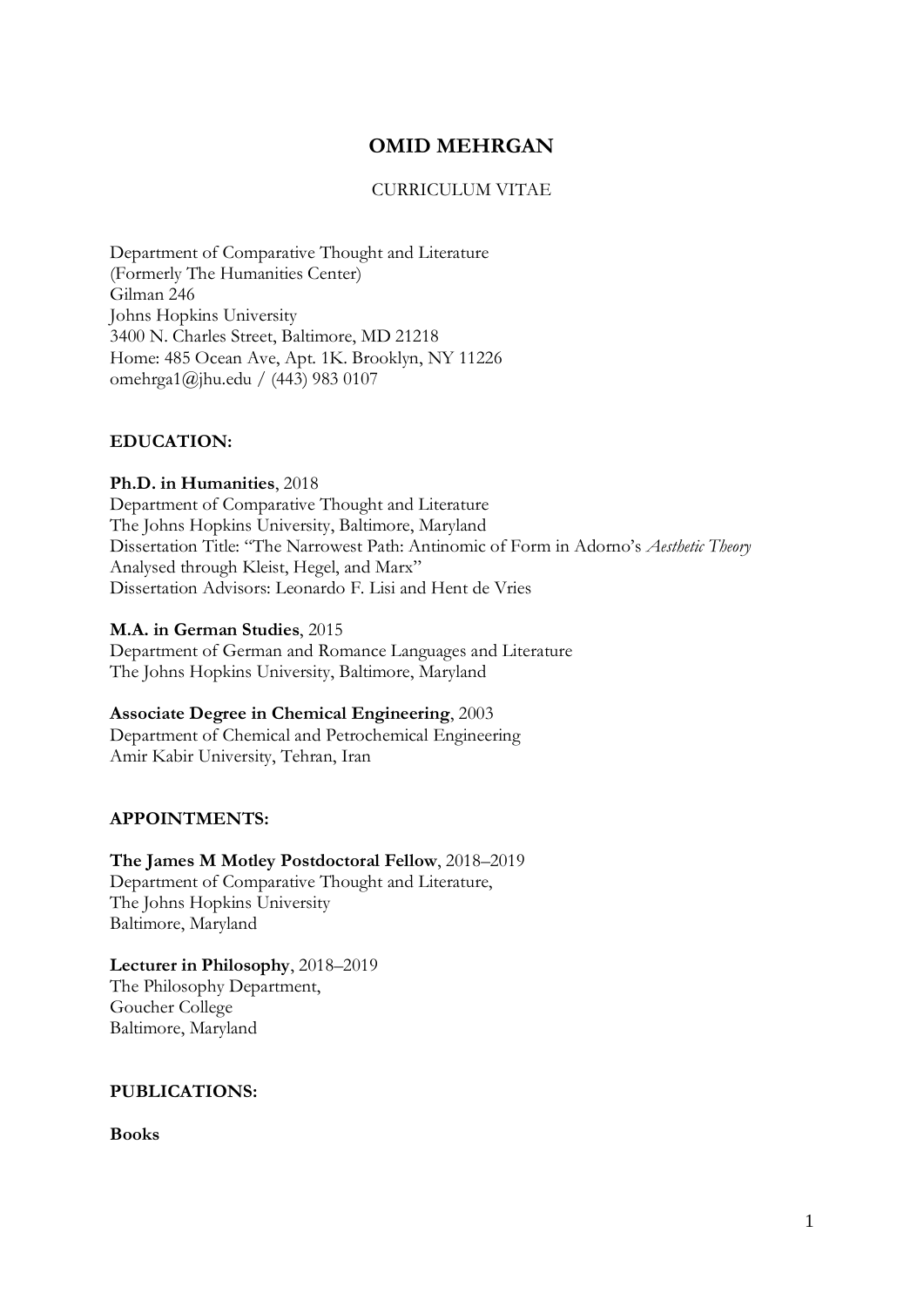*The Narrowest Path Out of This World: Antinomic of Form in Modern German Thought* (Book Manuscript under Contract at Brill, Historical Materialism Book Series)

*Ambigious Creature, Perplexted Creature: The Genesis of Modern Critial Theory in Maimonides* (Monograph)

*Fragmented Fascism: Translating the Aesthetics of Forces in the Middle East* (Monograph)

### **Articles:**

"The Form of the Spellbound Will: Revisiting the Structure of Heinrich von Kleist's *Michael Kolhaas*" (Article, accepted pending revision for *The German Quarterly*)

#### **Book Chapters and Book Reviews:**

- 2020 "A Tenuous Case of Trust: What To Do With A Repeatedly Broken Promise?" In *Waiting: A Project in Conversation*, ed. Shahram Khosravi. Bielefeld: Transcript: 2019.
- 2019 "The Political Modes of Translation in Iran: National Words, Right Sentences, Class Paragraphs." *The Routledge Handbook of Translation and Activism*, ed. Rebecca Ruth Gould and Kayvan Tahmasebian. Abingdon: Routledge, 2020.
- 2015 Review essay of Rüdiger Safranski's *Romanticism: A German Affaire*. *MLN*. Vol. 130. No. 3, April 2015 (German Issue).
- 2010 "The People Reloaded," with Morad Farhadpour. *The People Reloaded: The Green Movement and the Struggle for Iran's Future*, 130-137, edited by Nader Hashemi and Danny Postel, New York: Melville House.

#### **Selected Translations into Persian:**

- Baldwin, James. *Dafee-ye baad atash: Nameh az mantaghei dar zehnam* (*The Fire Next Time: Letter from a Regioin in My Mind*). Tehran: Cheshme, forthcoming.
- Lukács, Georg. *Roman-e tarikhi* (*Der historische Roman*). Tehran: Saless, 2010.
- Max Frish. *Rip van Rinkle* / *Rip van Rinkle* by Washington Irving. With Amir Ahmadi Arian. Tehran: Fargang-e saba, 2009.
- Giorgio Agamben, *Means without Ends: Notes on Politics*. Co-translated from the English translation with Saleh Najafi. Tehran: Cheshmeh, 2009.
- *Àz She'rè Môdèrn* (*Of Modern Poetry*). Selected Poems by Wallace Stevens Tehran: Farhang-e saba, 2008.
- Walter Benjamin, *Zaban va tariskh* (*Über den Begriff der Geschichte*, and other essays on history and language). Selected and introduced with Morad Farhadpour. Tehran: Gam-e no, 2005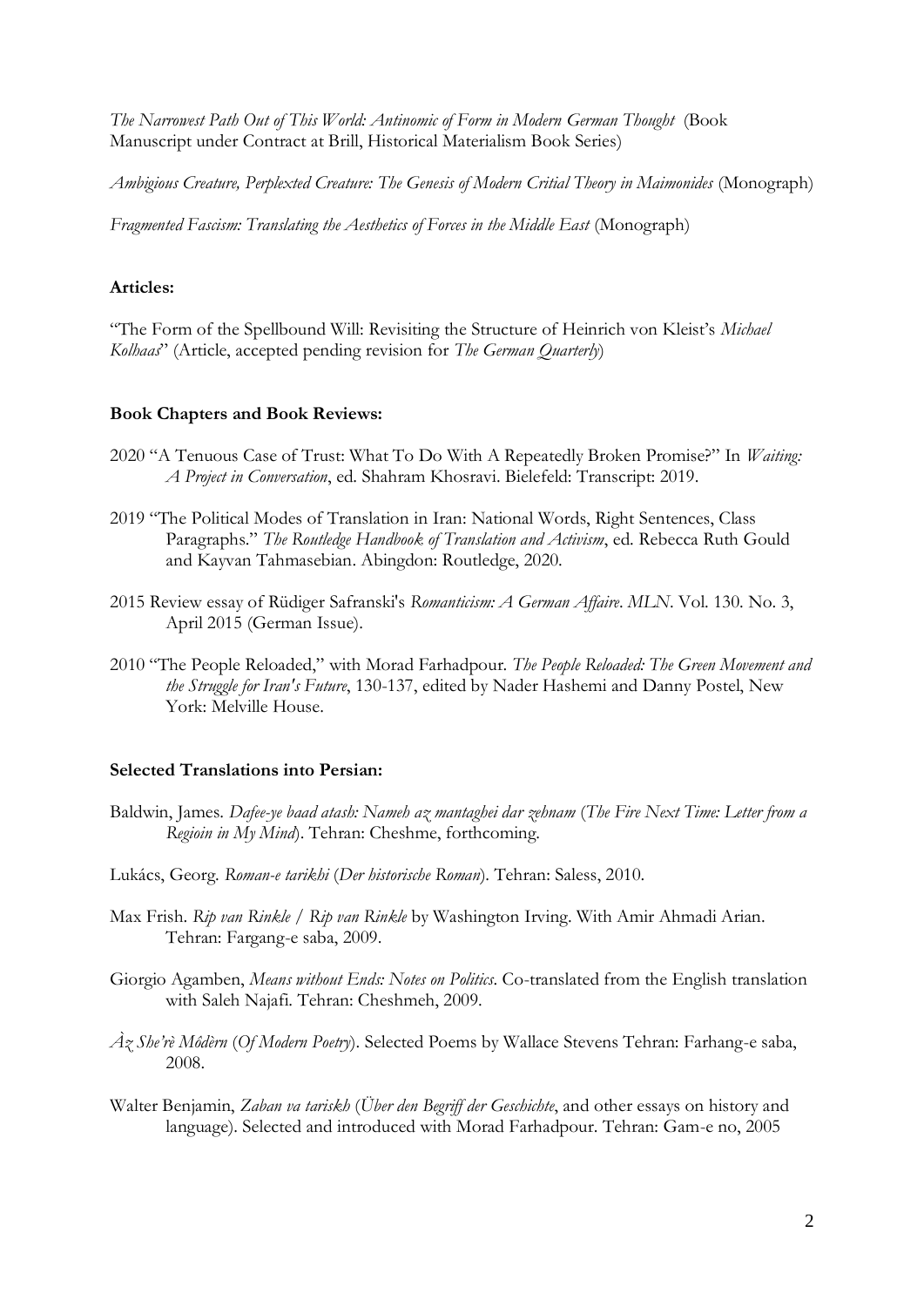Horkheimer, Max, and Theodor W. Adorno. *Dialektik-e roshangari* (*Dialektik der Aufklärung: Philosophische Fragmente*). With Morad Farhadpour. Tehran: Gam-e no, 2004.

Freud, Sigmund. *Nakhoshayandiha-ye farhang* (*Das Unbehagen in der Kultur*). Tehran: Gam-e-no, 2003.

#### **Edited Volumes in Persian:**

- Masud Yazdi. *Takguii-ye faramin: Gozide-ye maghalat* (*Final Solliquy: Selected Writings*). With memorials and notes by Majid Madadi, et al. Tehran: Gam-e no, 2007.
- *Slavoj Žižek: Nazáriéh, Siását, Dîn* (A Selection of Translated Essays by Slavoj Žižek on Philosophy, Politics, Religion). Ketābè Rokhdaad Series. With Morad Farhadpour and Maziar Eslāmi. Tehran: Gam-e no, 2006.
- Agamben, Giorgio, Carl Schmitt, et al. *Ghānuun va Khoshuunát* (*Law and Violance*. Translated essays)*.* With Morad Farhadpour, Saleh Najafi. Tehran: Gam-e no, 2009.

#### **Books in Persian:**

- 2012 *Ideha-ye Mánsour* (*Prosaic Ideas*). Tehran: Rouzbahān.
- 2009 *Tafakkor-e Ezterāri* (*Emergency Thinking*)*.* Selected Critical Notes. Tehran: Gam-e-No.
- 2007 *Elāhiyāt-e Tàrjomeh: Walter Benjamin va Rèsálát-e Motarjem* (*Theology of Translation: Walter Benjamin and the Task of the Translator*). Tehran: Farhang-e-Saba.

#### **TEACHING:**

"Jaccques Derrida: The Philosopher of Context" (Goucher College Philosophy Department, Fall Semester, 2018)

"The Aesthetics of the Communist Manifesto" (January Intersession Course, 2019)

- "WGS Internship/Practicum: Dividing the Divisions" (Spring Semester, 2018)
- "Marxist Theory of Consciousness: Class, Color, Creed, Gender" (Summer Course, 2017)
- "The Existence of God in Modern Philosophy" (Co-taught with fellow graduate student Alex Host, Intersession Course, January 2017)

"Philosophy and Revolution: Four Case Studies" (Fall Semester, 2016)

"Life and Form in Modern Thought" (Summer Course, 2015)

"Idealist Aesthetics: Kant to Adorno" (January Intersession Course, 2015)

"Politics of Intellectual Life in Iran" (January Intersession Course, 2014)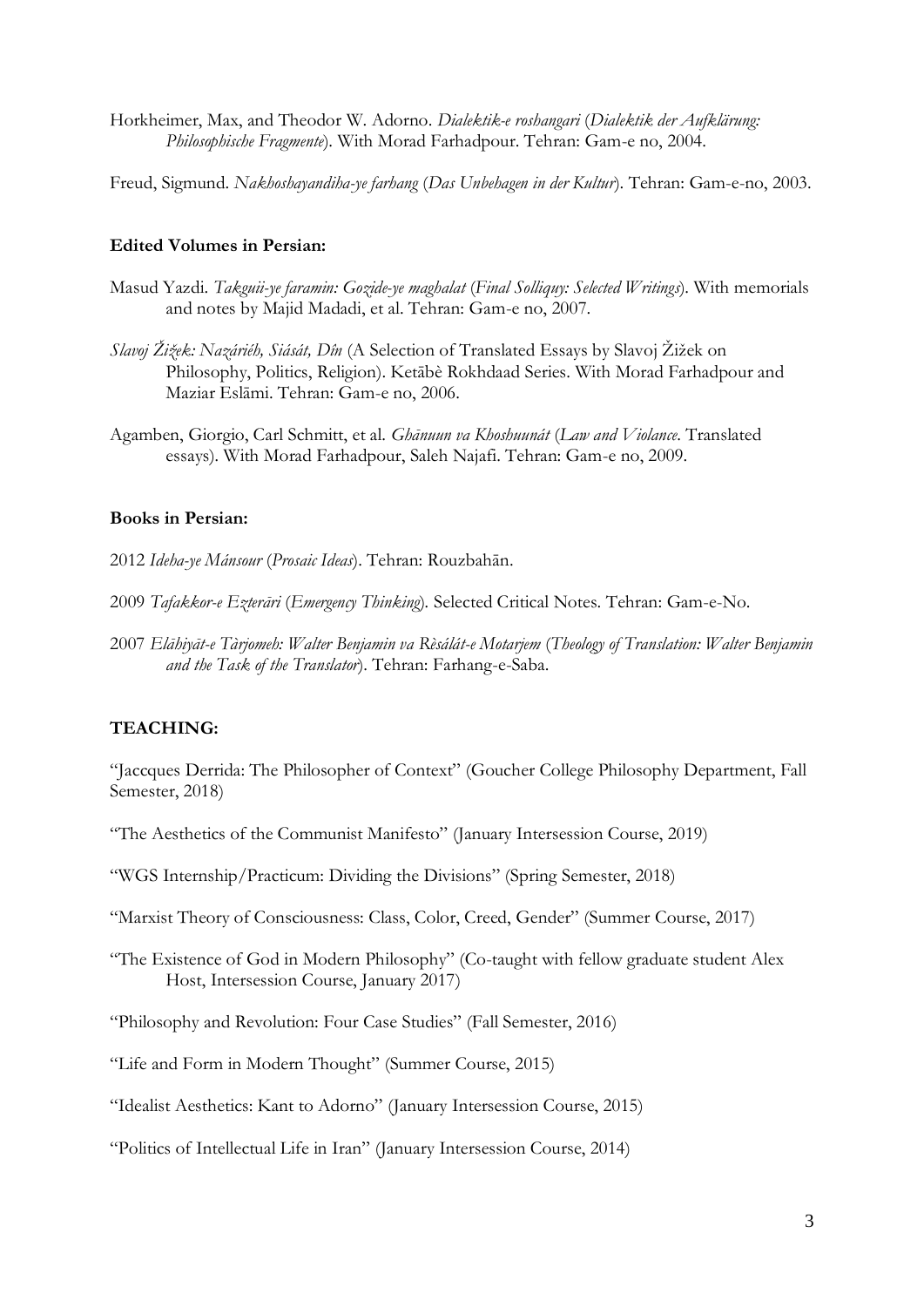#### **Teaching Assistent and Co-teacher:**

"Rise of the Modern Short Story" (Co-taught with Richard Macksey, Fall 2015–2018)

"Present Mirth: Stages of Comedy" (Co-taught with Richard Macksey, Spring 2015–2018)

"Panorama of German Thought" (Rochelle Tobias, Fall 2017)

#### **FELLOWSHIPS:**

**James M. Moltey Fellowship for 2018–2019**

Awarded by The Johns Hopkins University

# **Johns Hopkins University Fellowship, 2012–2017**

Awarded by The Johns Hopkins University

**WGS Internship Practicum Teaching Fellowship, Spring 2018** Awarded by The Program for the Study of Women, Gender, and Sexuality (WGS), The Johns Hopkins University

**Fellowship for the Global Humanities Campus Summer School on "Principles of Cultural Dymanimcs" at the Freie Universität Berlin, 2016** Awarded by the DAAD and The Humanities Center, The Johns Hopkins University

#### **The Dean's Office Teaching Fellowship, Fall 2016,**

Awarded by the Dean's Office, The Johns Hopkins University

#### **CONFERENCES:**

#### **Invited Papers:**

**"The Awakening of Persian from Its Uneasy Dreams: For Example, Kafka's Maskh."** December 2018, Irvine, California: "The Roads (Not) Taken: A Conference on Literary Translation in Iran." University of California, Irvine, Department of Comparative Literature.

**Respondent to Joseph Kassman-Tod, "Love and Art Criticsm,"** April 4–5, 2019, Philadelphia, Pennsylvania. American Society for Aesthetics.

#### **Presented Papers:**

**"The Problem of Iran's 'Double Time' in Ehsan Tabari's Marxist Poetics,"** for the seminar "Mapping the Literary Routes of 'Proletarian Internationalism' in the Global South." March 2020, the American Comparative Literature Association conference in Chicago.

**"Synthesis in the Middle Voice: Reading the Openinig of Aristotle's Poetics through**  Adorno." April 2019, Hartfort, Massachussets: Ancient Philosophy Society Conference 19<sup>th</sup> Annual Independent Meeting.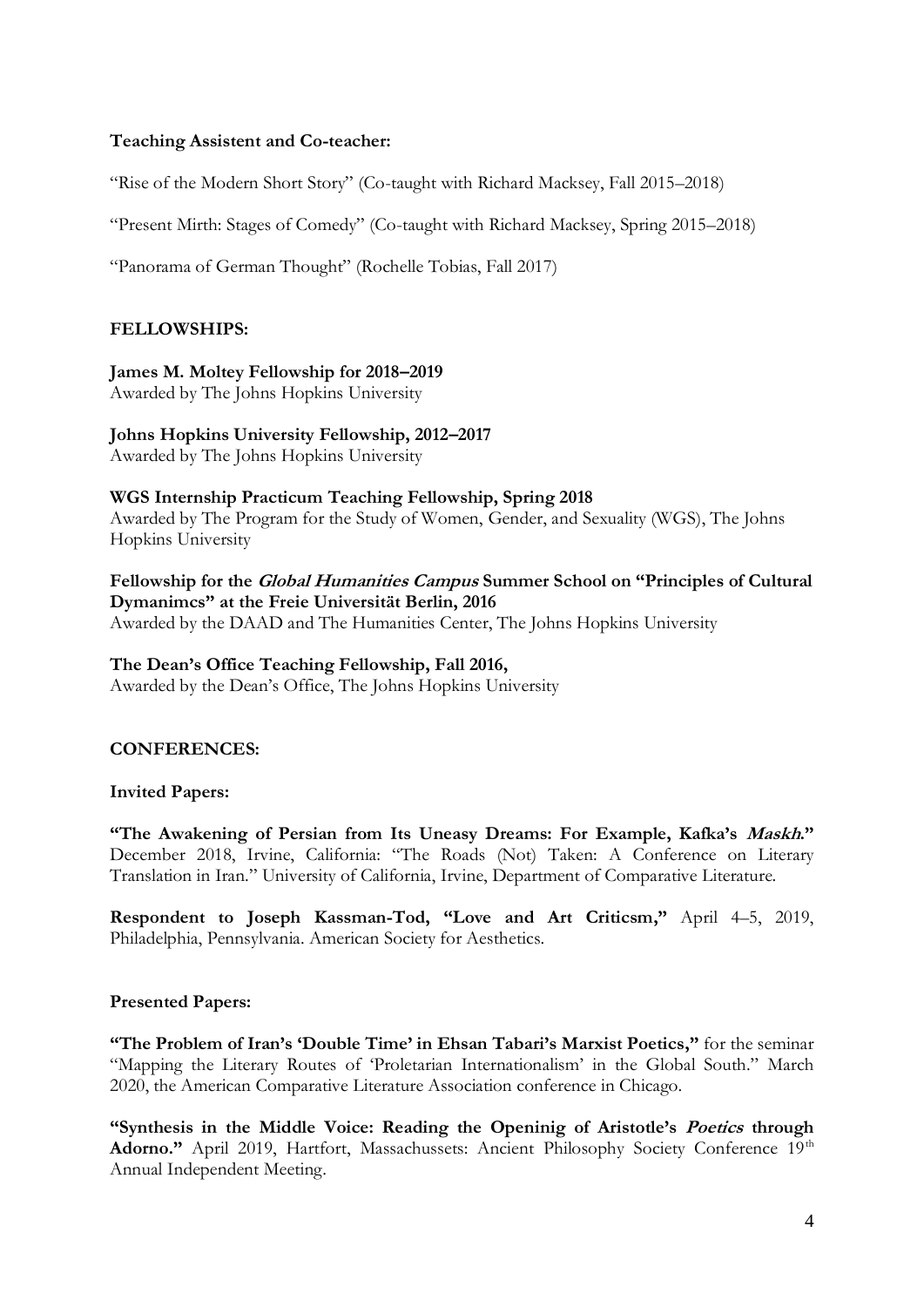**"Is There a Marxist Majesty? The Sovereignty of the One and the Republic of the Many."**  November 2019, London, United Kingdon: the 16<sup>th</sup> Historical Materialism Annual Conference. (Link to Video Presentation: https://www.youtube.com/watch?v=tuKoMtmNDyI&t=2s)

**"Why Was Marx's Account of Bonapartism Predominantly Political? Lessons from the Capital Analysis in Marx's The Eighteenth Brumaire of Louis Bonaparte."** November 2018, London, United Kingdom: the 15<sup>th</sup> Historical Materialism Annual Conference. (Link to Video Presentation: https://www.youtube.com/watch?v=36ljhu7F8go&feature=share)

**"The Humanist's Slaves: Hegel on Taking Position in Thought."** April 2017, Baltimore, Maryland: "The Structuralist Controversy and Its Legacy: 1966 Anniversary Conference," The Humanities Center.

# **Organized:**

**"Roundtable with Christoph Menke."** Co-organized with Jason Janover. March 2015, German and Romance Languages and Literature, German Program, The Johns Hopkins University.

**"Nazarieyé-hayé Chápé Moāsér" ["Contemporary Left Discourses"]**. Co-rganized with Morad Farhadpour January 2009, Porsesh Institue for Economical and Political Thought, Tehran.

# **EDITORIAL WORK:**

- 2005-2012 The *Ketab-ha-ye Kuchak-e Gam-e-No* Series on Critical Theory (*Gam-e No Little Books*), Tehran: Gam-e No / Rokhdaad-e No.
- 2011-2012 The *Jozveha-ye Gam-e No* Series (*Gam-e No Pamphlets*), Tehran: Gam-e No.

2006-2010 Co-editor and contributor, the website *Rokhdaad* (*Event*), Tehran.

2003-2006 Columnist and co-editor, the Humanities section, *Shargh Newspaper*, Tehran.

# **LANGUAGES:**

English, Farsi, German, French, Arabic (standard) and Ancient Greek (elementary).

#### **REFEREES:**

Leonardo F. Lisi Associate Professor Department of Comparative Thought and Literature Gilman 216 Johns Hopkins University Phone: 410-516-8359 Email: leonardo.lisi@jhu.edu